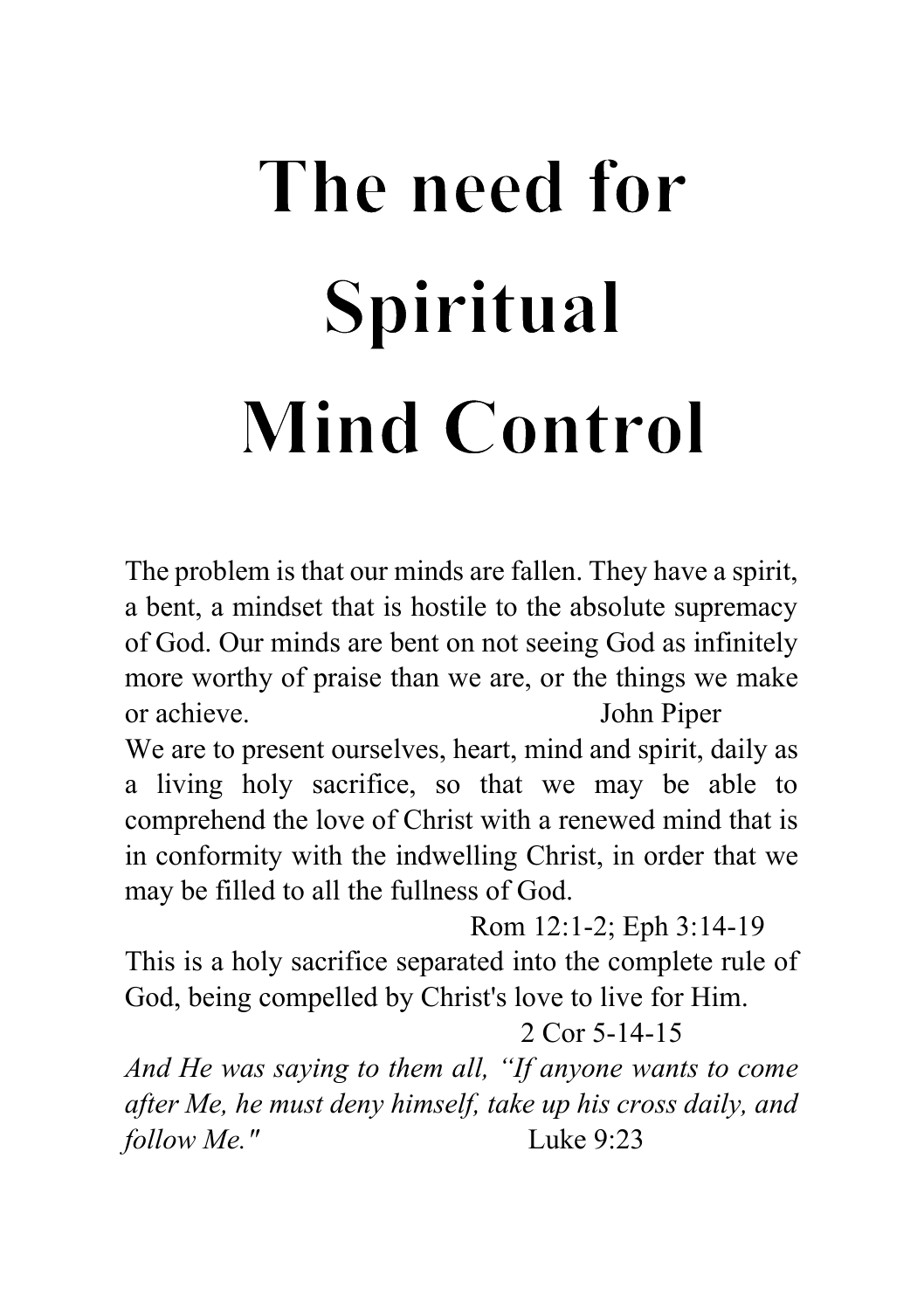# **The need for spiritual mind control**

We are what we think.

*'You shall love the Lord your God with all your heart and with all your soul and with all your mind*" Matt 22:37

The earnest Christian will to take control of their mind because they have a need to think the thought of God habitually. *his delight is in the Law of the LORD, And on His Law he meditates day and night.* Psalm 1:2

But without taking control of the mind, we are robots of the flesh. All our pain, all our anxiety, all our controlling behaviour comes from the mindset of the natural person of the flesh which is unable to please God.

The natural mind is like the automatic transmission in a car, it follows a preprogramed course of action without any contribution from the driver. However, if real control is desired in order to have better control of the functions, then a manual transmission needs to be installed. This brings us to the question: We are told that sin will not be master over us. (Rom 6:12-14) Therefore after being born again by the Spirit, what place does the will have because we still sin?

God gives us a new heart, He puts His Spirit in us, but we are naturally habitually conditioned to follow our old way of thinking. We automatically follow what we think, as if our thoughts have the last say. And we are slow to acknowledge we are under new management. We are slow to realise that we have died to the natural person of our habitual thoughts. We think naturally that what we think is in our best interest, and we don't naturally follow the word of God that says we are now to live as slaves of a new Holy master. *But thanks be to God that though you were slaves of sin, you became obedient from the heart to that form of teaching to which you were entrusted, and after being freed from sin, you became slaves to righteousness.* Rom 6:17-18

However, we are often guilty of acting without thinking about what we are thinking. And if our thoughts have some resemblance to religious beliefs, we are even more dangerous.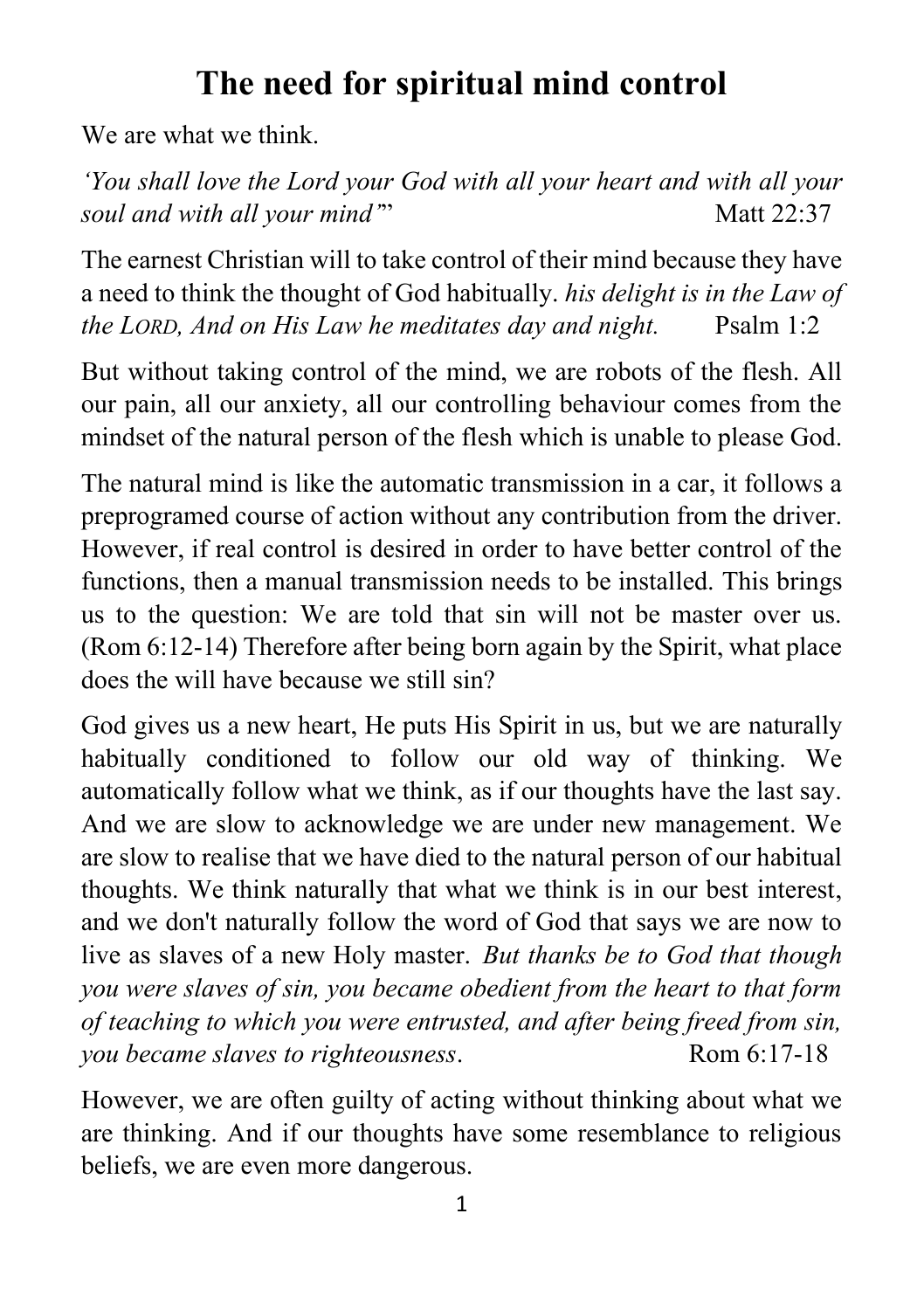It is completely natural, that when our minds are not engaged in a meaningful way, they idle along without choice in a haphazard manner, following the path of least resistance. The way of least resistance is the flesh of the unregenerate life that is ingrained in our minds. And according to the flesh, we look for the cause of our discomfort outside ourselves. If we experience any disturbance, strife and anxiety with us, we may be on the automatic program of last resistance by failing to take responsibility for the way we think.

The way of the believer as a slave of righteousness is the cross of selfdenial, (Luke 9:23) a cross which is mandatory in order to live the way of Christ in holiness and truth. And the flesh resists the cross because it wants to live. The solution is to put the flesh to death daily. To this effect the Bible speaks strongly of controlling one's mind. The [repentance](https://www.gotquestions.org/repentance.html) that results in salvation involves a change of mind from self-will to the will of God. So, Christians are "*to be renewed in the spirit of your minds*,"

Eph 4:[23](https://biblia.com/bible/esv/Eph%204.29)

They are to be likeminded, *being of the same mind, maintaining the same love, united in spirit, intent on one purpose.* [\(Phil](https://biblia.com/bible/esv/Phil%202.2) 2:2) For they have as the body of Christ, been given the mind of Christ. [1 Cor 2:16](https://biblia.com/bible/esv/1%20Cor%202.16)

The result of the work of God is a new attitude and new behaviour, a whole new creation. [2 Cor5:17](https://biblia.com/bible/esv/2%20Cor%205.17)

The change in mind is only possible by the work of the Holy Spirit. [Titus 3:5](https://biblia.com/bible/esv/Titus%203.5)

But we still need to apprehend what God is working in us. We *work out our salvation in spirit and truth. work out your own salvation with fear and trembling; for it is God who is at work in you, both to desire and to work for His good pleasure.* Phil 2:12-13

# **We need God's Cognitive Behaviour Therapy**

The Bible says that our thought life is an extremely important and vital aspect of being a Christian. What we are is determined largely by what and how we think**.** Proverbs 23:7 says, *"As a person thinks within himself, so he is."* The Bible teaches the responsibility of mind control is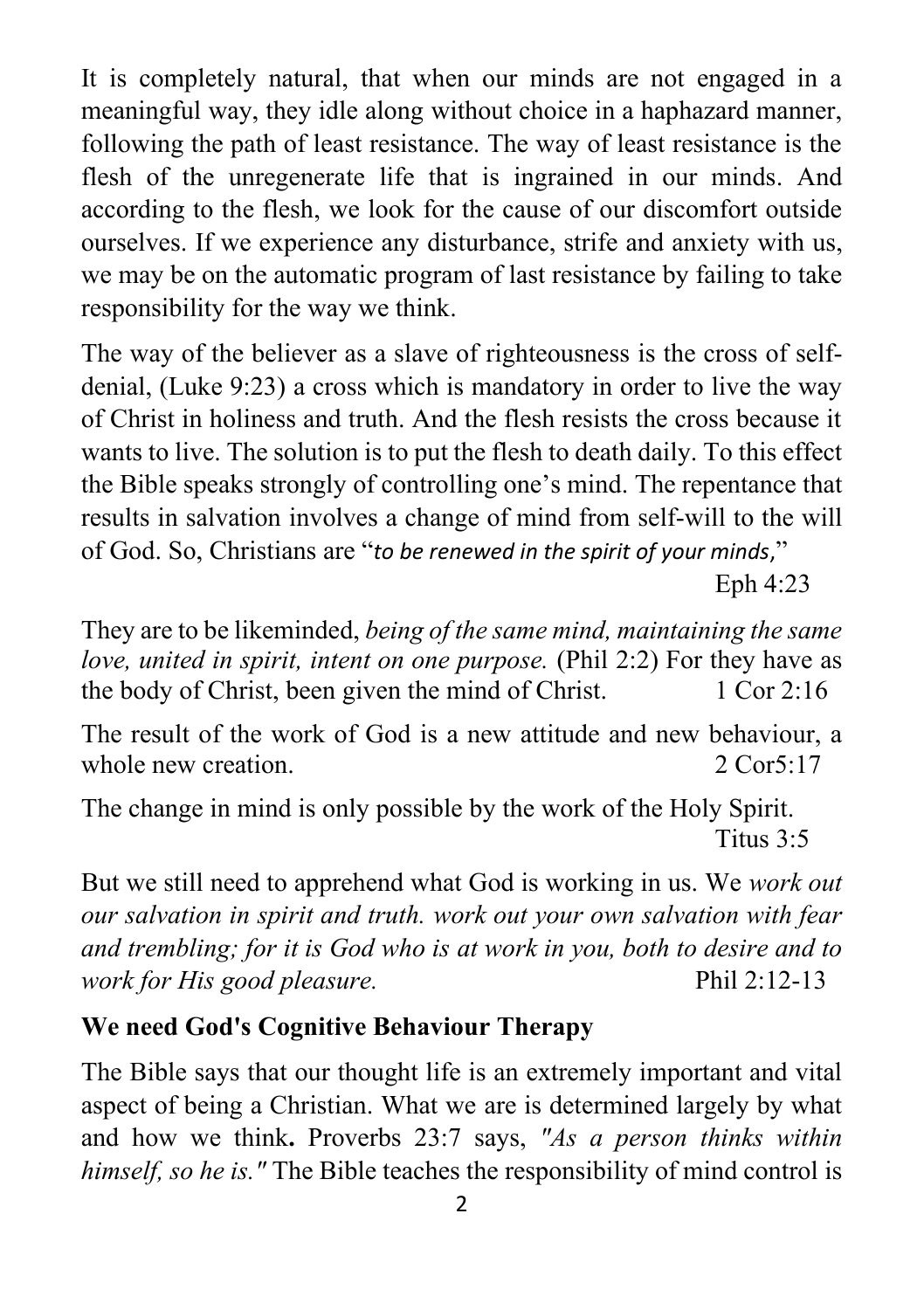to be accepted by all those in Christ. The Bible also gives us definite guidelines to follow, so that our thought life will be controlled and pleasing to God.

*Therefore I urge you, brothers and sisters, by the mercies of God, to present your bodies as a living and holy sacrifice, acceptable to God, which is your spiritual service of worship. And do not be conformed to this world, but be transformed by the renewing of your mind, so that you may prove what the will of God is, that which is good and acceptable and perfect.* Rom 12:1-2

Romans 12:2 commands us to change our worldly viewpoints. It's important to understand that "*the world*" is basically a system of values that is contrary to the biblical set of values**.** Our thought patterns must be brought under the control of the divine value system. It means *'taking every thought captive to the obedience of Christ'* 2 Cor10:5

To do this we must...*gird up your minds for action*. 1 Peter 1:13

Girding up is the same as quickly taking responsibility for what we think so that we don't get caught with our pants down.

In this respect the mind of the Christian should conform to the teaching of our Lord in the Sermon on the Mount. Those who are in Christ will show evidence of the beatitudes in Matthew 5. Jesus gives a blessing to those who reflect His character by the renewal of mind.

Referring to the great Sermon, C. H. Spurgeon suggests: "He talks about the question, "Who are the saved?" or, "What are the marks and evidences of a work of grace in the soul?" Who should know the saved as well as the Saviour does? The shepherd is the best one to discern his own sheep, and the Lord Himself alone infallibly knows those who are His. We may regard the marks here given of the blessed ones as being the sure witness of truth, for they are given by Him who cannot err, who cannot be deceived, and who, as their Redeemer, knows His own."

And the Beatitudes lay the foundation for the life of the believer in the remainder of the Sermon on the Mount. In order to live for Christ as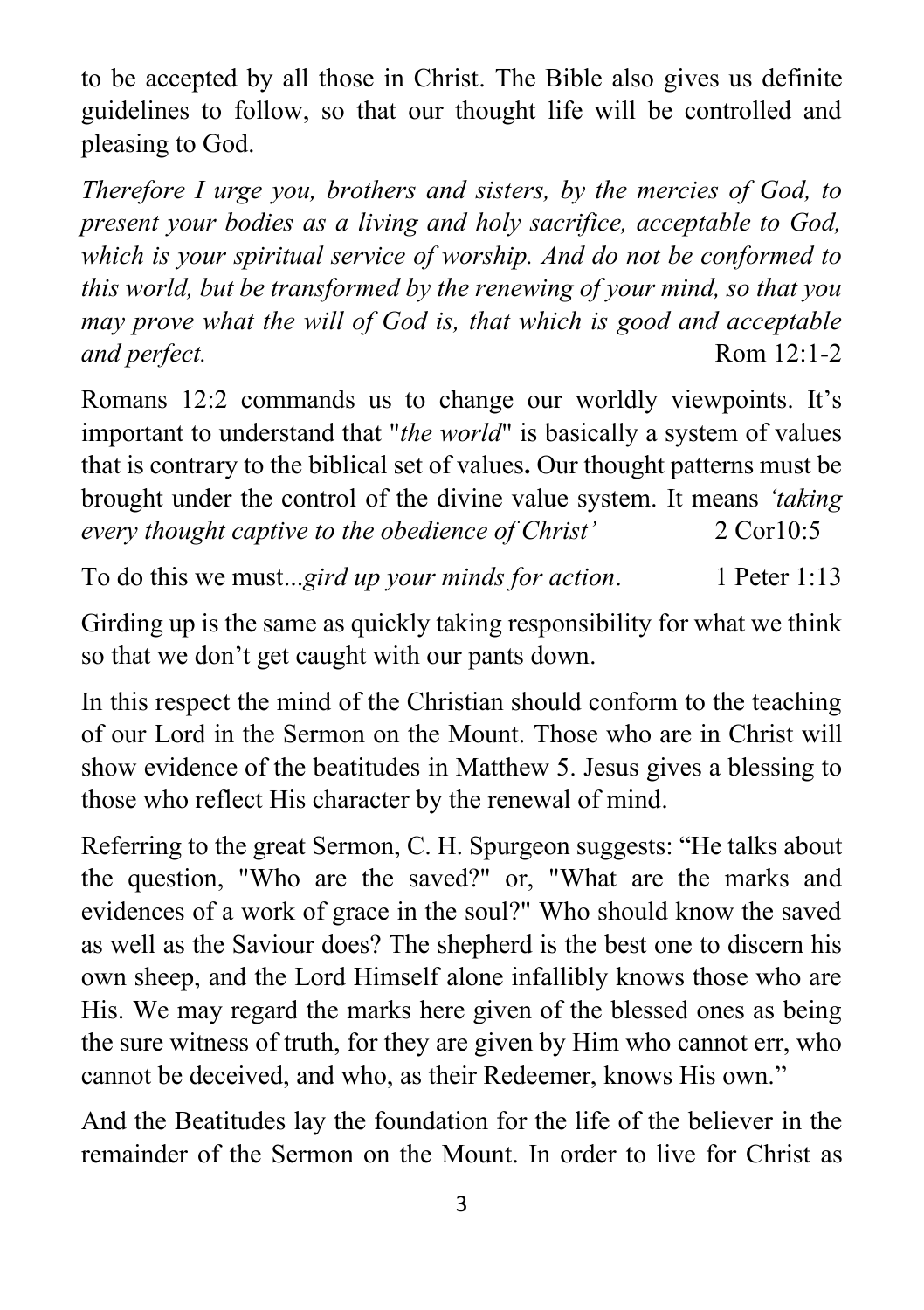described in the Sermon, we have to put the thinking of the self of our past to death. (Col 3:5) When we see ourselves as we are before a Holy God, we will see and acknowledge our spiritual poverty. As those of us who are poor in spirit, will mourn over our weakness so we depend on Christ for our life.

If we are not on guard by girding up our resolve to be faithful to Christ, the flesh will live again in our minds, and work on installing the corruption of sin in our behaviour because we will be deceived into thinking it is for our benefit. For our mind to be renewed we must constantly be challenged in our thinking. We must take charge of the direction of our thoughts. We must turn our habitual thoughts from the world towards the things of heaven. We must set our idle minds on Christ and His glory. (Col 3:1-3) We who are born of the Spirit have a new desire, and new way of thinking. *his delight is in the Law of the Lord, And on His Law he meditates day and night. He will be like a tree planted by streams of water, which yields its fruit in its season, And its leaf does not wither; And in whatever he does, he prospers.*

Psalm 1:2-3

# **The new man in Christ follows the way of righteousness**

*that, in reference to your former way of life, you are to rid yourselves of the old self, which is being corrupted in accordance with the lusts of deceit, and that you are to be renewed in the spirit of your minds, and to put on the new self, which in the likeness of God has been created in righteousness and holiness of the truth.* Eph 4:22-24

The old self is a slave to sin, but we are not of the flesh, but born of the Spirit to be slaves of Christ. *For those who are in accord with the flesh set their minds on the things of the flesh, but those who are in accord with the Spirit, the things of the Spirit. For the mind set on the flesh is death, but the mind set on the Spirit is life and peace,* Rom 8:5-6

The renewing of our mind is not automatic, we don't just let go and God will deals with it. We are responsible for our mindset, we must direct out mind's activity towards the things of the Spirit, otherwise it will gravitate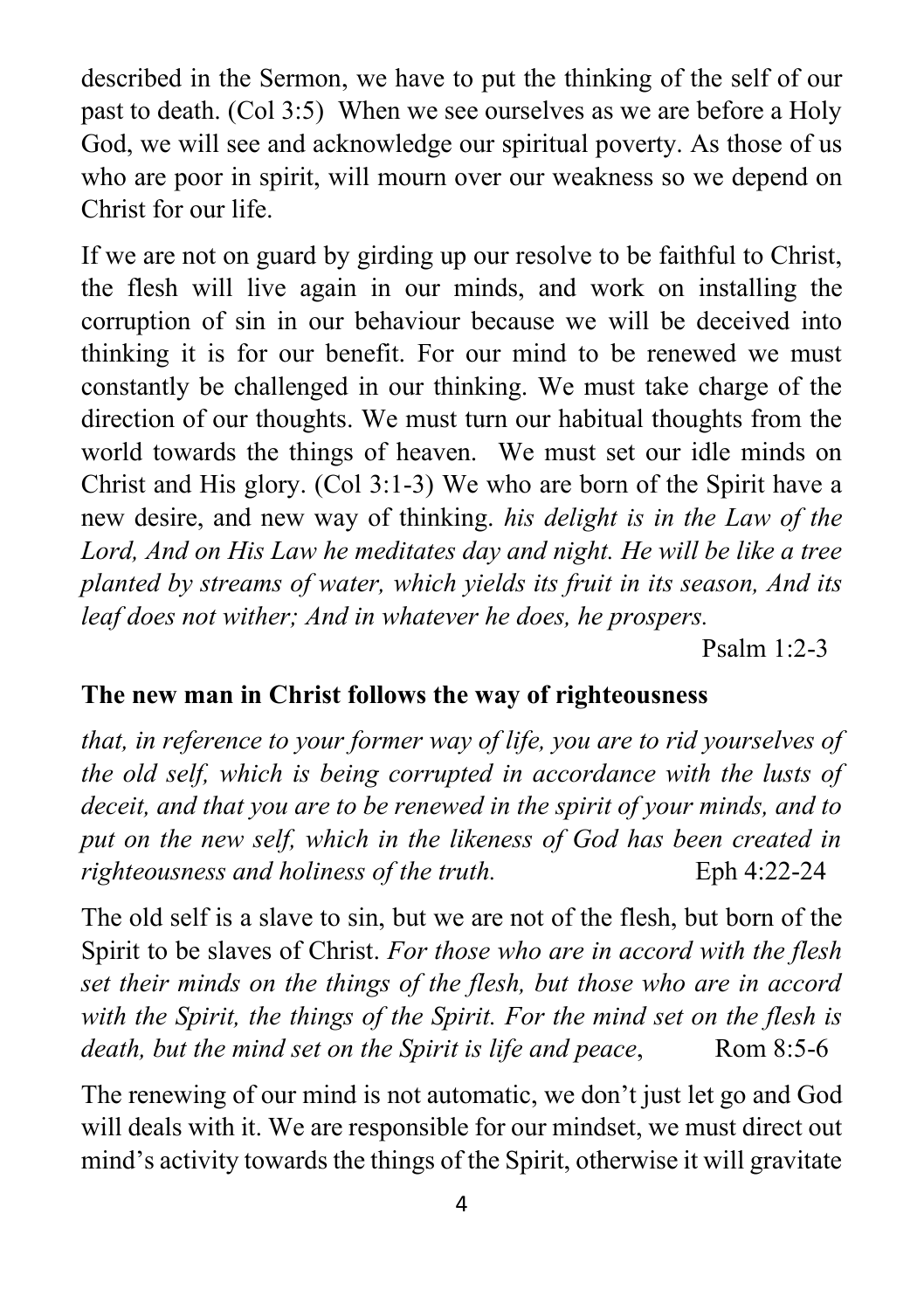towards the habitual ways of the flesh and cause all manner of displeasure before God.

A godly mindset will turn to adoration, to worship, to confession, to seeking wisdom from God's written word, and to intercessory prayer. If this is undertaken, there would be no time left for idle minds to entrap is in the devils deception. If we are to be transformed into the image of Christ, (Rom 8:29) we are not to let our minds run freely wherever they feel comfortable. We must train even our casual thinking to explore the glory of God in all we do, even when we are doing nothing. Our activity follows our thoughts, we never do anything without a thought leading the way. So, we are not to be victims of the thinking of our natural self of the flesh. We have a new existence born of God in the image of Christ. So, we are to direct our will to diligently to create a new habit of thinking the thoughts of the Spirit of God. And as a result, our activity will follow the way of our Lord Jesus Christ.

### **We are what we will to think**

If our will allows our heavenly nature to sleep on duty, the habitual ways of the flesh will invade our minds, and our activity will follow, and Divine transformation will go into hibernation. The more we sleep, the more double minded we will be, and the less we can be relied upon to represent our Father as His faithful children.

The fruit of the Spirit must be cultivated in our minds, otherwise the weeds of the flesh will overrun our lives. The soldiers of the Lord must stand alert. *"Gird up your minds for action."* This girding up requires we will be disciplined in our thinking. Too many side interests can impede and interfere with our priorities as growing Christians. In view of our great salvation, we should discipline our minds to set our priorities properly in the presence of Christ. Our minds are the most critical environment for our testing concerning righteousness. We are to overcome the sinful desires that arise from within ourselves as remnants of our former way of life and thinking, and also, more importantly, the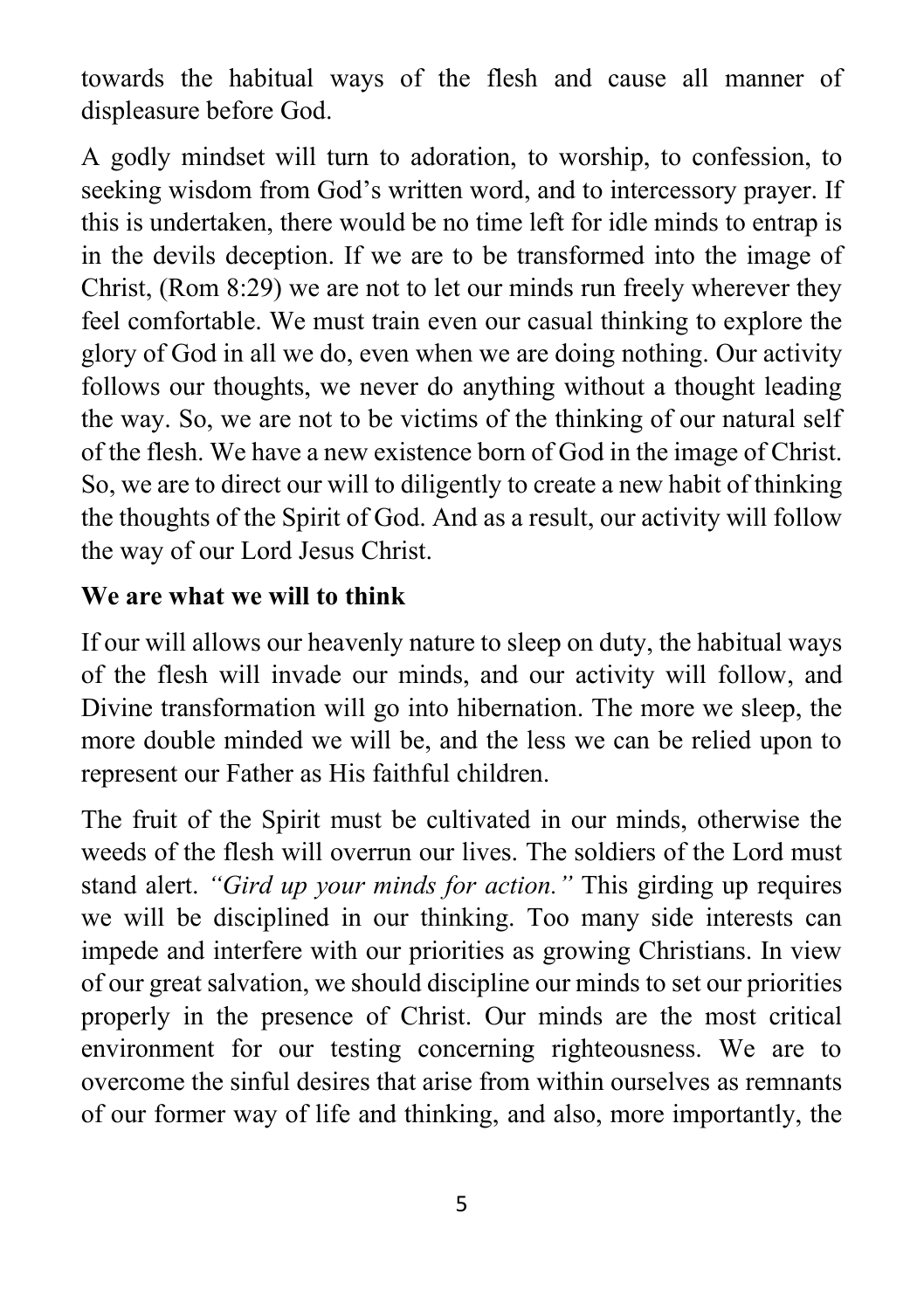temptations of satan from without that are ordained and allowed by God for our ultimate good. Rom 8:28

This overcoming of sin in this way is how our Lord God fits us for a life of glory in heaven. We have a war within and a holocaust without. Only by abiding in Christ through obedience are we able to share in the victory He obtained through His personal obedience as our example of how God's children should live.

Our ability to rejoice always is enhanced by the daily commitment we apply to spiritual mind control with our reality soundly grounded in our participation of the Reign of Christ. Without spiritual mind control, our witness to the world that is lost in darkness will instead saying the world is the only reality, where anxiety and fear crowd out any hope of rejoicing in the presence of God. The children of God are overcomers. *And they overcame him because of the blood of the Lamb and because of the word of their testimony, and they did not love their life even when faced with death.* Rev 12:11

Abiding in Christ means we are being led by the Spirit Christ in whom we live, so that we are able to give thanks in all things and rejoice always, knowing God is working all things, good and bad, together for our greatest good, so we can overcome and receive our glory with Christ. So, we pray, "*our Father"* which means we, the people of God, the body of Christ, this is because we need each other who make up His body the Church in order to be built up in Christ. Spiritual mind control recognises that it is only together that we have the mind of Christ.  $1 \text{ Cor } 2:16$ 

*Do not be anxious about anything, but in everything by prayer and pleading with thanksgiving let your requests be made known to God. And the peace of God, which surpasses all comprehension, will guard your hearts and minds in Christ Jesus.* (Phil 4:6-7) If we are to do all things as to the Lord, surely His Holy desires must be to the forefront of our mind rather than our earthly desires? *"Just as the Father has loved Me, I also have loved you; remain in My love."* John 15:9